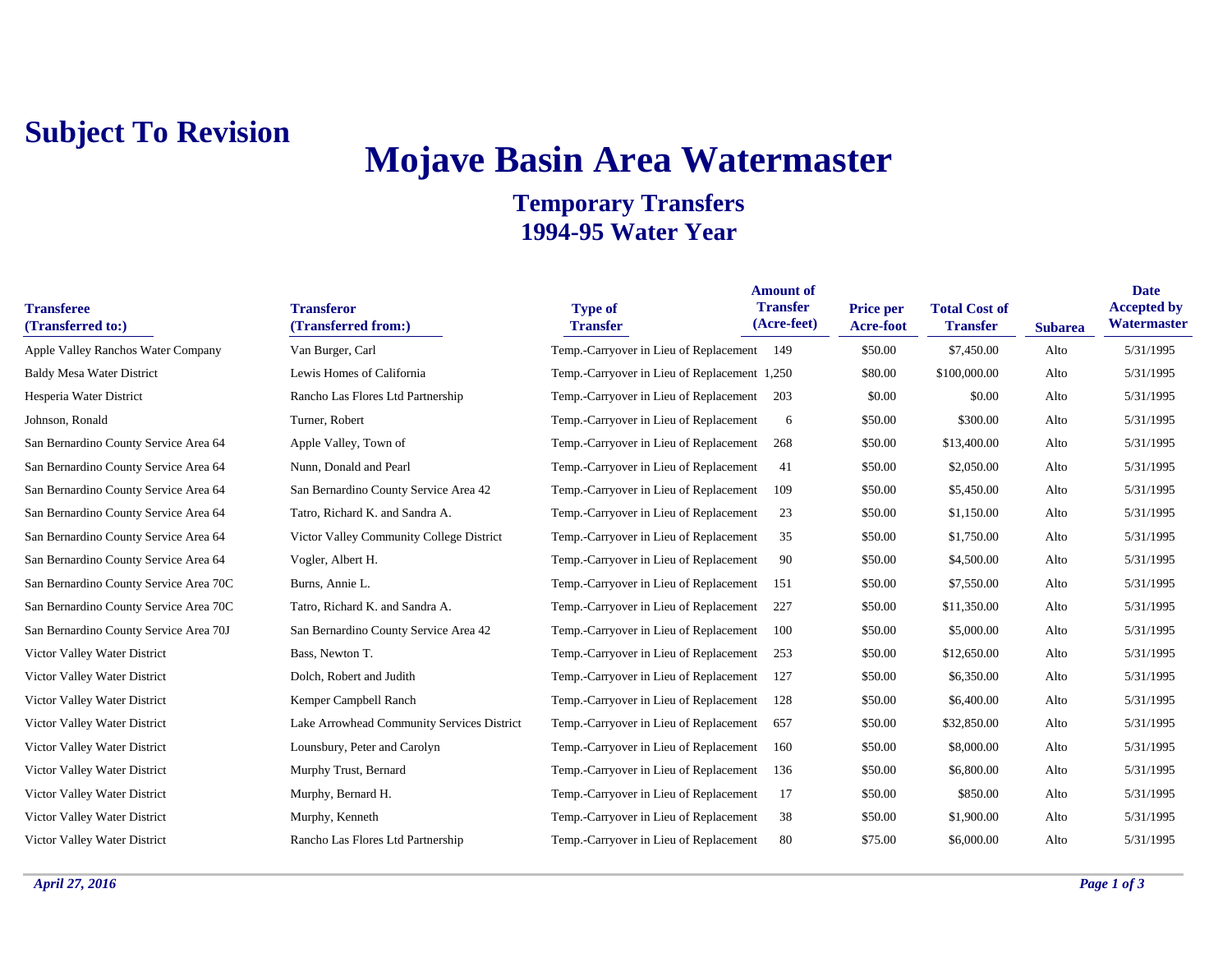### **Subject To Revision**

# **Mojave Basin Area Watermaster**

### **Temporary Transfers 1994-95 Water Year**

| <b>Transferee</b><br>(Transferred to:) | <b>Transferor</b><br>(Transferred from:) | <b>Type of</b><br><b>Transfer</b>      | <b>Amount</b> of<br><b>Transfer</b><br>(Acre-feet) | Price per<br>Acre-foot | <b>Total Cost of</b><br><b>Transfer</b> | <b>Subarea</b> | <b>Date</b><br><b>Accepted by</b><br>Watermaster |
|----------------------------------------|------------------------------------------|----------------------------------------|----------------------------------------------------|------------------------|-----------------------------------------|----------------|--------------------------------------------------|
| Victor Valley Water District           | Vail, Joseph B. and Paula E.             | Temp.-Carryover in Lieu of Replacement | 123                                                | \$50.00                | \$6,150.00                              | Alto           | 5/31/1995                                        |
| Thompson, James A.                     | Brown, Bobby G. and Valeria R.           | Temp.-Carryover FPA                    | 17                                                 | \$1.00                 | \$17.00                                 | Alto           | 9/27/1995                                        |
| Thompson, James A.                     | Weber, Dave                              | Temp.-Carryover FPA                    | 58                                                 | \$1.00                 | \$58.00                                 | Alto           | 9/27/1995                                        |
|                                        |                                          | Alto Subtotal (25)                     | 4,446                                              |                        | \$247,975.00                            |                |                                                  |
| Leshin, Sol                            | Hyatt, James and Brenda                  | Temp.-FPA                              | 188                                                | \$0.00                 | \$0.00                                  | Baja           | 1/25/1995                                        |
| Leshin, Sol                            | Young, Keith                             | Temp.-FPA                              | 88                                                 | \$0.00                 | \$0.00                                  | Baja           | 1/25/1995                                        |
| Carter, John Thomas                    | Taylor, Tom                              | Temp.-Carryover FPA                    | 470                                                | \$0.00                 | \$0.00                                  | Baja           | 5/31/1995                                        |
| Dejong, Alan                           | Johnson, James R. and Ellen              | Temp.-Carryover in Lieu of Replacement | 69                                                 | \$25.00                | \$1,725.00                              | Baja           | 5/31/1995                                        |
| Harter Farms                           | Harter, Joe and Sue                      | Temp.-Carryover in Lieu of Replacement | 8                                                  | \$0.00                 | \$0.00                                  | Baja           | 5/31/1995                                        |
| Dejong, Alan                           | Hutchison, William O.                    | Temp.-Carryover FPA                    | 900                                                | \$0.00                 | \$0.00                                  | Baja           | 9/27/1995                                        |
| Fundamental Christian Endeavors, Inc.  | Chastain, W. C.                          | Temp.-Carryover FPA                    | 94                                                 | \$0.00                 | \$0.00                                  | Baja           | 9/27/1995                                        |
|                                        |                                          | Baja Subtotal (7)                      | 1,817                                              |                        | \$1,725.00                              |                |                                                  |
| Southern California Water Company      | Lua, Antonio                             | Temp.-Carryover in Lieu of Replacement | $\overline{7}$                                     | \$60.00                | \$420.00                                | Este           | 5/31/1995                                        |
| Weiser, Sidney and Raquel              | Crystal Hills Water Company              | Temp.-Carryover FPA                    | 50                                                 | \$40.00                | \$2,000.00                              | Este           | 9/27/1995                                        |
|                                        |                                          | Este Subtotal (2)                      | 57                                                 |                        | \$2,420.00                              |                |                                                  |